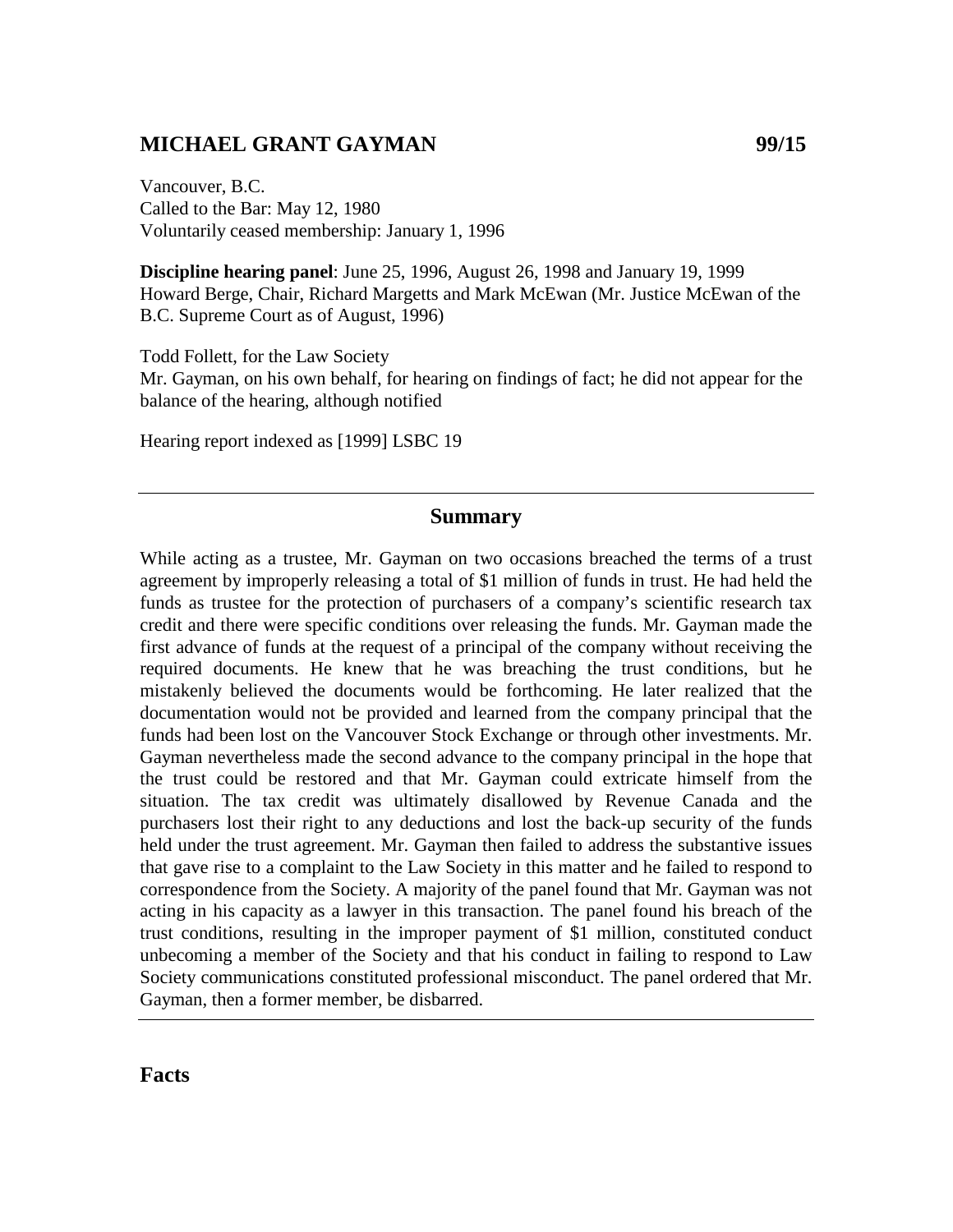### *Majority decision by Mr. Margetts, concurred in by Mr. Berge:*

In December, 1984 Mr. Gayman began acting as the trustee of funds to be held under an arrangement between a company and a group of purchasers of a scientific research tax credit (SRTC) offered by the company.

The trust agreement, to which Mr. Gayman was a party, obliged him to hold approximately \$1 million as trustee on specific terms and conditions set out in the agreement. The essence of the agreement was that, if the purchasers of the tax credit were unable to obtain the tax advantages intended, the trustee would disburse funds to Revenue Canada. Alternatively, the trustee could disburse funds to the company in accordance with the requirements of the *Income Tax Act* on documented proof that the expenditures were permitted under the *Act* such that the purchasers would receive the tax benefit.

A principal of the company approached Mr. Gayman to request the release of funds held in trust. Contrary to the terms of the trust agreement and with full knowledge of his noncompliance, Mr. Gayman advanced a very substantial portion of the \$1 million to the company. He had the mistaken, but perhaps honestly held, belief that the necessary documents would be forthcoming. He did not receive the documentation and it did not appear that he would in fact receive it.

The company principal again approached Mr. Gayman and told him the advanced funds had been lost, either on the VSE or through other investments. The principal asked Mr. Gayman to disburse further funds. Mr. Gayman panicked and advanced the balance of the money held in trust to the company in the vain hope that the principal might be able to restore the trust.

Revenue Canada disallowed the SRTC and the purchasers could not deduct the funds they used to purchase the tax credit. They also lost the security of the funds held under the trust agreement, which was intended to protect them should they not receive the tax benefit. The principal of the company later fled the jurisdiction.

The purchasers commenced legal proceedings to recover their money. They alleged breach of the trust agreement and breach of fiduciary duty against Mr. Gayman, which he admitted.

After a complaint was made to the Law Society in this matter, Mr. Gayman failed to respond to the Society, which resulted in a separate discipline proceeding in 1995. He never addressed the substantive issues giving rise to the complaint and further failed to respond to Law Society correspondence of June 15, July 25, August 23 and September 18, 1995.

A majority of the discipline hearing panel determined that Mr. Gayman was not acting in his capacity as a lawyer in this transaction. The purchasers of the tax credit did not appear to understand Mr. Gayman to be a lawyer, he did not prepare the trust agreement and his account for services was rendered outside his professional practice. While Mr. Gayman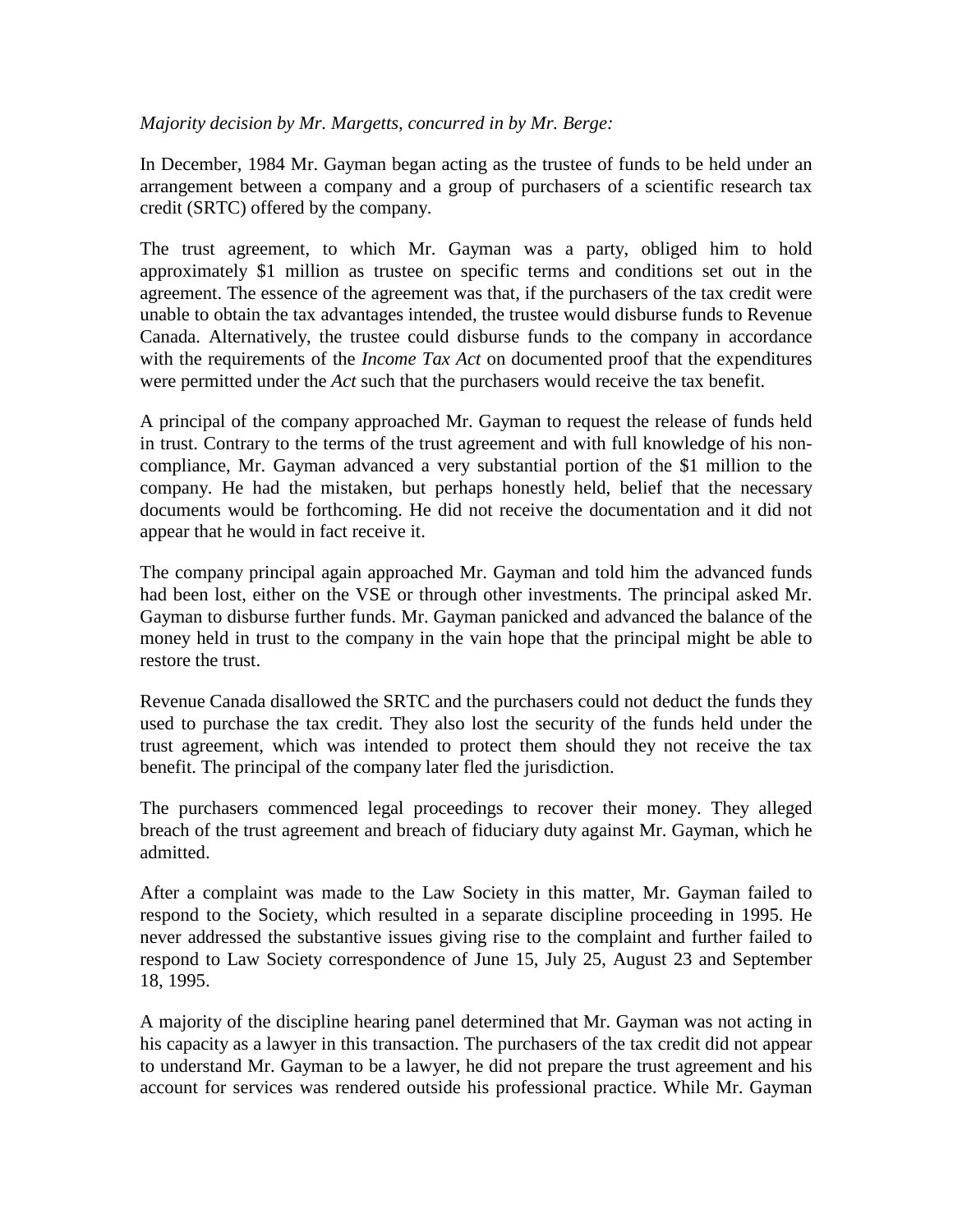may have been required to make decisions that had legal considerations, he was not different from any other trustee in this respect, and any legal advice he gave would be to himself. Finally, the fact Mr. Gayman described himself as a "barrister and solicitor" on the trust document was not clear and convincing proof that he was acting as a lawyer.

## *Dissent in part, by Mr. McEwan:*

Mr. McEwan said that he substantially agreed with the findings of the majority of the panel, but disagreed with the majority finding that Mr. Gayman had not acted in his capacity as a lawyer.

Mr. McEwan found a number of facts were persuasive evidence that Mr. Gayman was acting as a lawyer. First, he was approached to serve as trustee by an acquaintance solely because he was a lawyer. Second, he was described in the trust agreement as a "barrister and solicitor" and, if he had intended to treat the trusteeship as distinct from his status as a lawyer, it was incumbent on him to ensure that was clear. Third, he charged a fee for his services at a professional rate. Finally, he was required to make a number of legal judgements about the authenticity and adequacy of legal documents and this constituted legal advice.

# **Decision**

The hearing panel unanimously found that Mr. Gayman's breach of the trust conditions, resulting in the improper payment of \$1 million, was so serious, contrary to the best interests of the public and harmful to the standing of the legal profession that it constituted conduct unbecoming a member of the Society.

His conduct in failing to respond to Law Society communications constituted professional misconduct.

# **Penalty**

The panel stated that, in making the first advance of funds held in trust, Mr. Gayman clearly breached the terms of the trust, although he mistakenly believed the terms could be fulfilled. The panel noted that this advance, while not excusable, was understandable. Also, Mr. Gayman had no personal interest in this transaction.

The second advance of funds, however, was particularly troubling to the panel. At the time of this advance, Mr. Gayman was well aware of the personal difficulties he would face surrounding the first advance and he, in effect, gambled with the purchasers' funds in the hope that he might "save his own skin."

Once a complaint was made to the Law Society, Mr. Gayman's conduct was also significant. He failed to respond to the Society for more than two years (which had led to an earlier discipline hearing) and never provided a substantive response to the complaint.